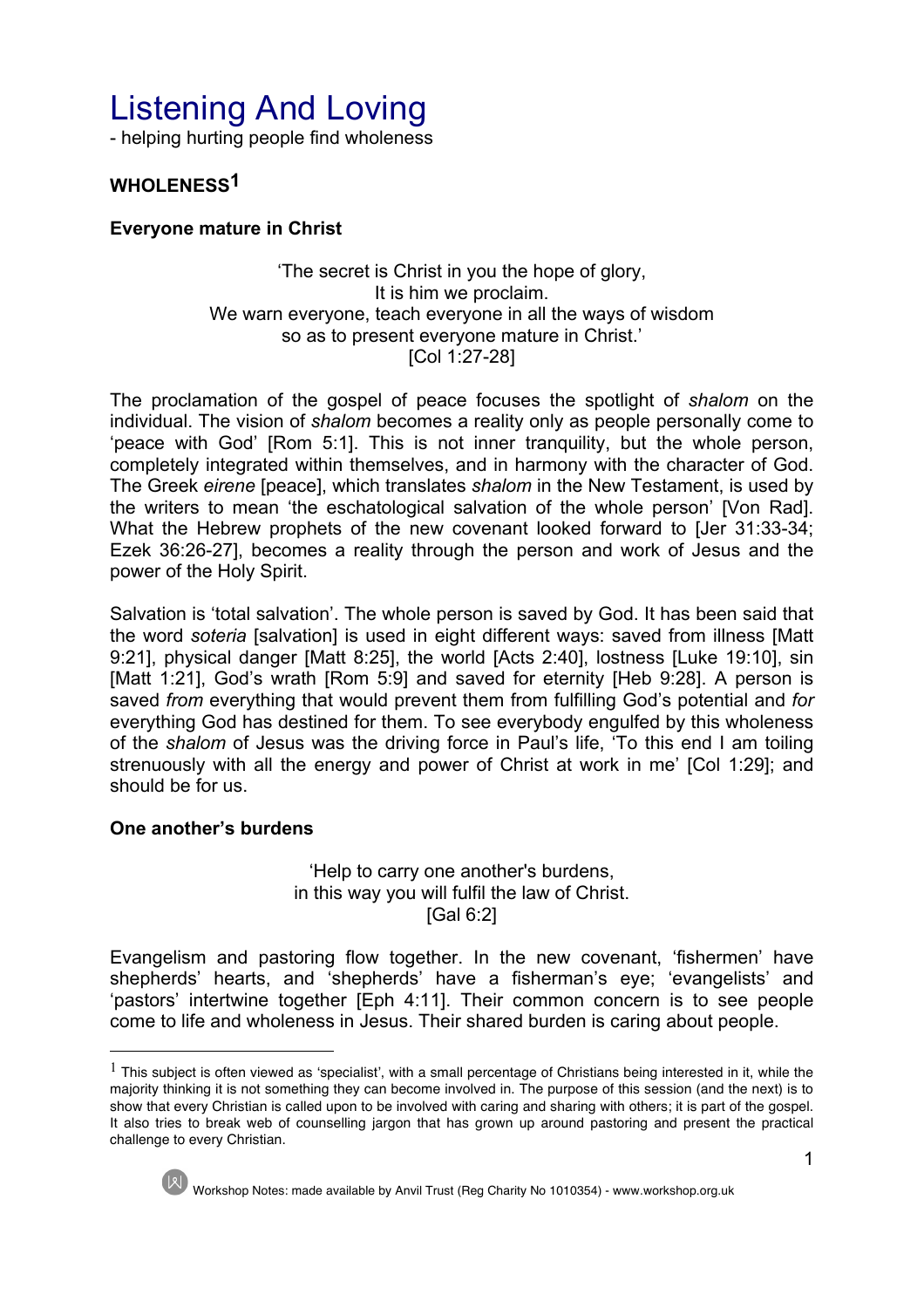The simple fact is that coming to the wholeness and fullness of *shalom* is a process. A process that is often alive with *crisis* [repentance / conversion2], but a *process* none the less. Each one of us is involved in this process, each of us is being 'changed from one degree of glory to another' [2 Cor 3:18]. This is both an exciting and humbling reality.

God's proclamation of life and *shalom* goes out to everyone. Each person is unique. Every individual has particular needs – physical, mental, emotional, spiritual – each influencing the other. Our responsibility, personally and corporately as the church, is to help other people towards maturity in Jesus. This will take time and commitment, but it is at the heart of being a disciple of Jesus. It will also be an important part of our own maturing process. We will be a community of people bearing one another's burdens together; and growing!

Some people will face such serious difficulties and obstacles in their lives that they will need the help of specialised counsellors or psychiatrists. But even then our friendship and love will be an important part of their path forwards. This unit [and the next] is not attempting to provide professional skills. It is highlighting the fact that there is a great deal every Christian can do in helping others to find a way forward in God and prove his power in their lives. Remember that we are speaking about people whether or not they have affirmed themselves as disciples of Jesus. Crisis and choice are vital, but the process is essential; and God does not draw the same strict lines across the story of a person's spiritual journey that many Christians do.

## **LOVING AND ACCEPTING**

## **Binding broken hearts**

## 'He has sent me to bind up the brokenhearted, To proclaim liberty to the captives.' [Isa 61:1]

Jesus uses these words as a hallmark statement about of his public ministry [Luke 4:18]. Throughout his travelling and teaching we see him fulfilling these words, and he does so in a spirit of unconditional love and acceptance.

## **EXERCISE 1:**

Note 5 occasions when Jesus showed unconditional love and acceptance in binding up the broken-hearted and releasing captives.

**EXERCISE 2:** Choose 3 examples from the above exercise and identify from them what we can learn about unconditional love and acceptance.

<sup>&</sup>lt;sup>2</sup> The major crisis is the encounter with Jesus and the decision about discipleship; but following this the crisis / process still continues.



 $\overline{a}$ 

Workshop Notes: made available by Anvil Trust (Reg Charity No 1010354) - www.workshop.org.uk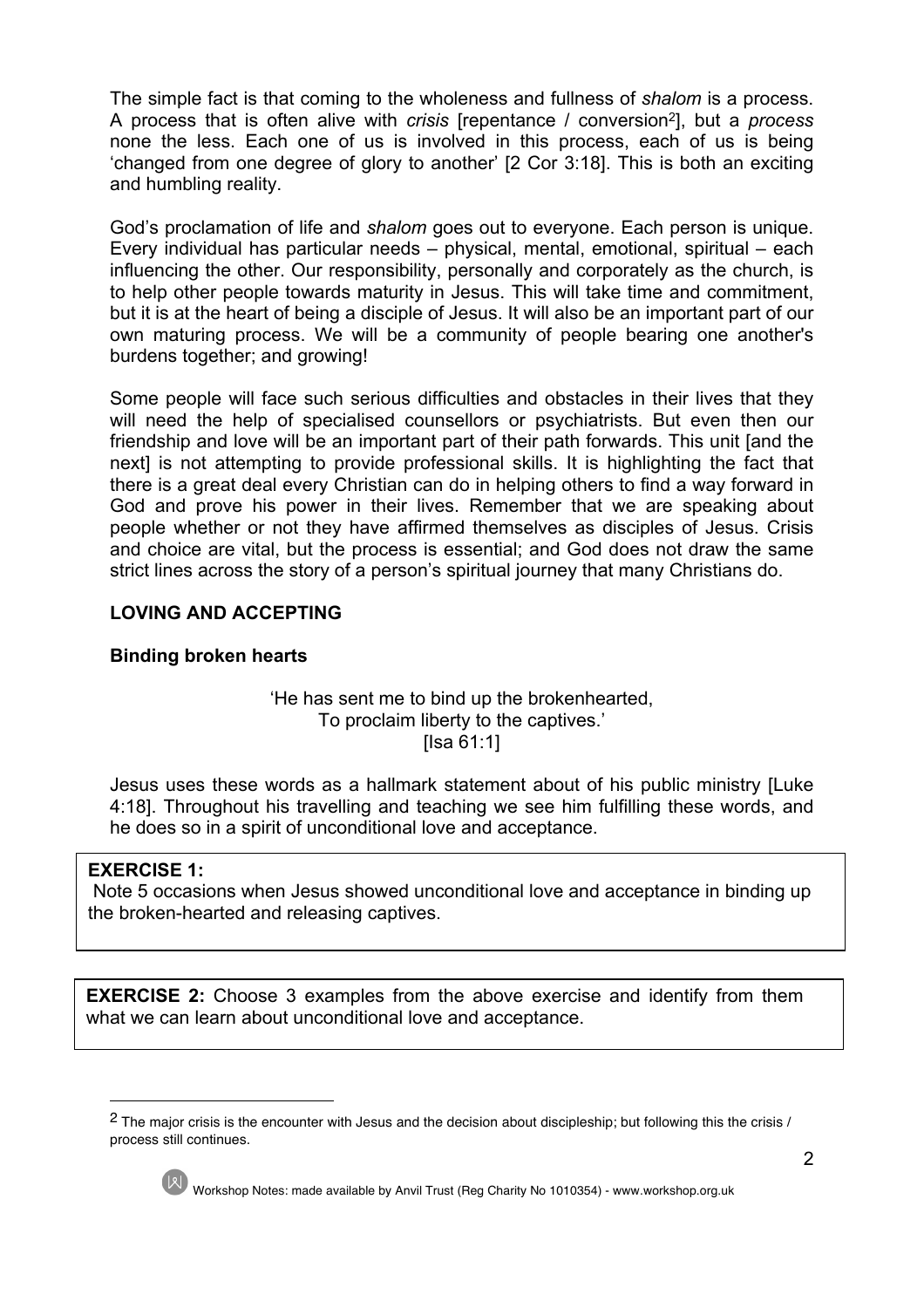## **Agape environment**

'Love knows no limit to its endurance, no end to its trust, no fading of its hope; it can outlast anything. It is, in fact, the one thing that still stands when all else is fallen.' [1 Cor 13:8, Phillips]

The church is the God-created environment for people to find healing and forgiveness; it is the womb of the new creation. It is the place where the Spirit of God, moving among and within his people, can set them free and make them whole. It is the place where the bruised, broken, damaged and disorientated can come to find comfort and restoration [Isa 42:3; Matt 11:28-30]. It is the place where anguish and despair can be assuaged. It is the place where truth is so powerfully present that weeping and tearing repentance can flow.

The presence of this environment depends entirely upon the community of faith being baptised in and breathing *agape* love. This word, almost unused in classical Greek, was used by the scribes of the LXX to speak of God's love and is infused with dynamic new meaning by the early Christians in the light of the teaching and example of Jesus.

*Agape* is the love which makes up God's essential being, 'God is love' [1 John 4:7-8, 16]. 'He is love as he is everything that he is, as the triune God in himself' [K Barth]. *Agape* is love that is essentially a response of the will rather than emotion; it is primarily revealed in actions rather than feelings. It is extravagant [Rom 5:8], it is selfless [John 15:13]; it is to do with redemption [Mark 10:45], reconciliation [Col 1:22] and forgiveness [Matt 26:28].

*Agape* has been 'poured out within our hearts by the Holy Spirit' [Rom 5:5]. The love with which we are to love is God's love poured into us and overflowing out into the lives of others around. God has made us the medium of this love to the world, 'a stream of divine blessings which must flow without intermission to other people' [Luther]. *Agape* is the refusal to see, think of or deal with another except in the light of what Christ has done for them. It is everything God is to them; and to fail to express *agape* to others in this way is to throw into question the reality of our experience of God [1 John 4:8].

## **Affirming acceptance**

People within the church and outside the church must know that whoever they are and whatever they have done here is a community of people who will accept them unreservedly. It cannot be a theory; it must be a tangible, practical reality. We must regularly and openly declare our commitment to and acceptance of individuals and people as a whole. Everyone must know that in this community of faith it is guaranteed that:



Workshop Notes: made available by Anvil Trust (Reg Charity No 1010354) - www.workshop.org.uk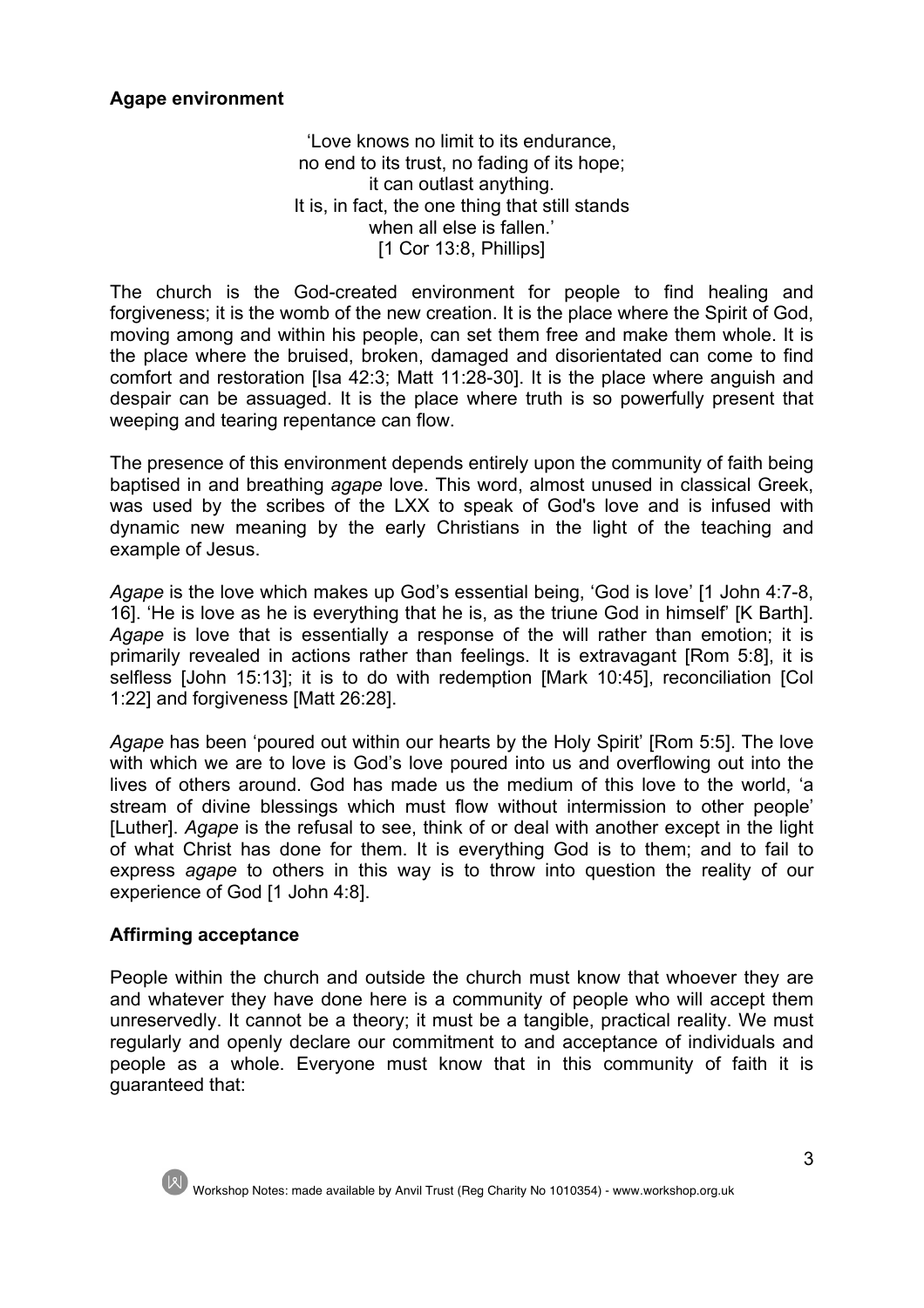- people will be loved
- people will be accepted without reservation
- people will receive unreserved forgiveness no matter what.

People should be actually told:

'We are going to love you, no matter who you are, or what you have done; irrespective of your appearance or your behaviour.'

For a person who can face no more rejection, no more guilt, no more silence, no more failure, this is the only environment that will save them. Jesus accepted sinners as they were, and they found life as a consequence. Only the Holy Spirit can empower us to be like this.

At the heart of the local Christian community of faith there should be a river of 'friendship'. This involves time and commitment; while there are finite dimensions in terms of time and resources, these must be mixed with an infinite amount of love sourced in God. Some people will receive more than others; but our response to them must not be judged or measured by their response to us. Many people have been hurt by failed promises by others [including Christians] and they simply have little reason to trust. They will have to find confidence and healing at that very point before they can even begin to respond.

Remember that acceptance is not agreement. Acceptance does not ignore, or condone, or license behaviour. People are aware of their guilt and failure; they need acceptance. The strong environment of *agape* creates the base in which truth can be shared. 'Love covers a multitude of sins' [1 Pet 4:8].

## **LISTENING AND LEARNING**

## **Creating confidence**

People with difficulties often need help to begin to express themselves. There is guilt, embarrassment, confusion and much more. Even if they have asked for help they may need to talk generally, or around the subject, to begin with; until they feel at ease with you and with their thoughts. Give people space.

Other people may not feel free to open up to anyone, but reveal their need through statements and attitudes. Wisdom is needed to gently find an opening; a question, an observation … Watch for clues.

Above all else the person needs to know that what you share together will be treated in absolute confidence. That there are no circumstances in which anything will be revealed or even implied to another without their prior permission. If the circumstances are such that you need advice to help them, this can usually be gained without having to reveal anything about them in particular. If it is essential they get help from someone else they will almost always see the reason why and can be persuaded. You can go with them to give them support. Confidentiality does not

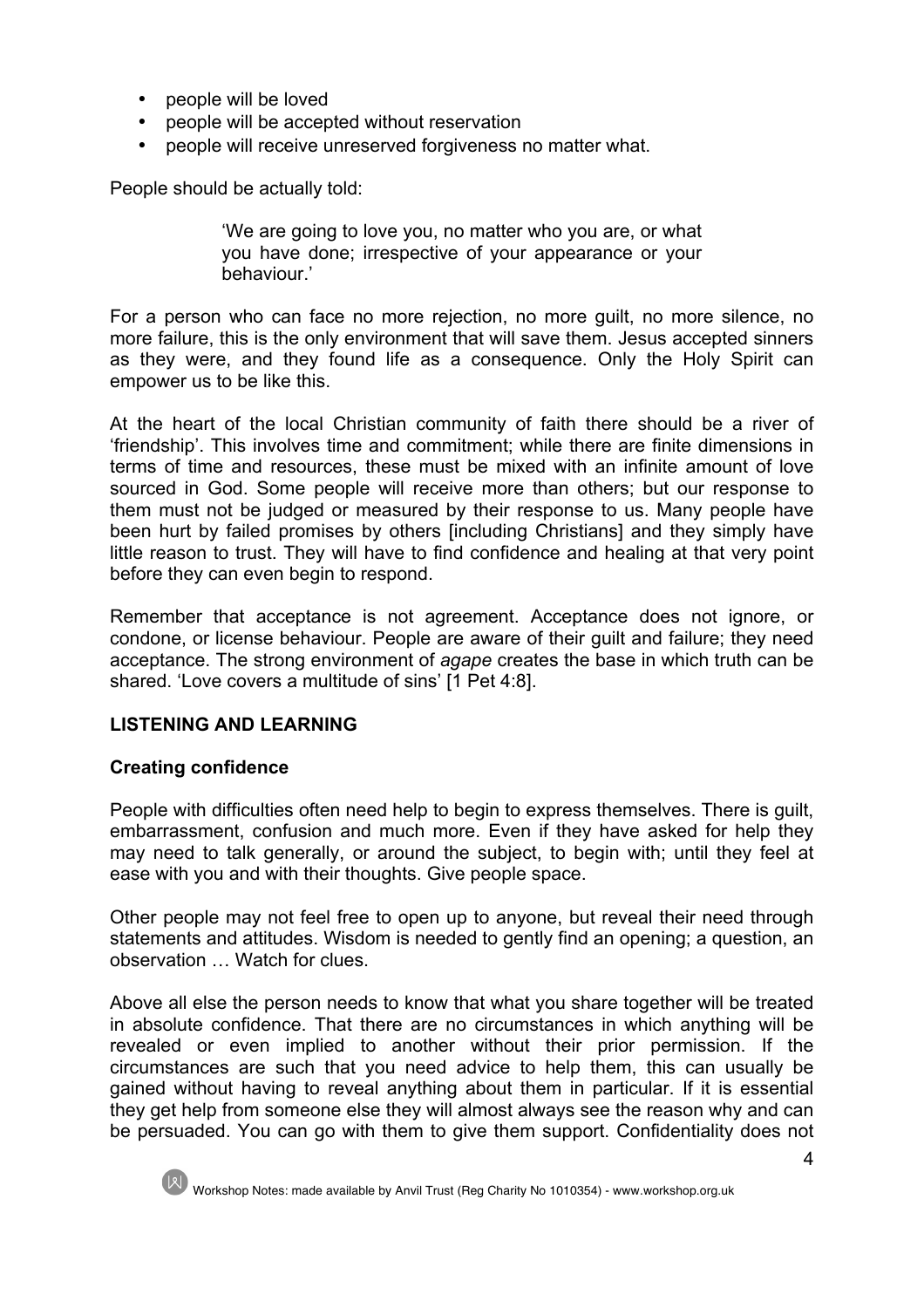mean that the person helping is open to being held to ransom by their promise of silence. The promise of confidentiality is to give the person in need confidence, not a means of manipulation. It takes wisdom and experience to develop this skilfully.

In everything the relationship must be one of friendship, love and trust. You do not get the impression of 'counsellor / counsellee' in Jesus' powerful interaction with people. He is our model. Jesus shows us that we are to share *ourselves* above all else. Technique has its place, but at its best it is only a vehicle for sharing ourselves. Anything else and it becomes a mask to hide behind; that is never the Christian way.

## **Learning to listen**

As the person begins to speak we need to listen. The only way in which we are going to find out what the person's difficulty is, is if we listen. Serious listening requires privacy and uninterrupted time. If it is appropriate and the person is willing, it is often helpful for two people talk and listen with the person. Four ears are better than two; and male and female ears together are much better tuned! Of course, the person talking must feel equally comfortable with two as with you.

Listening is something we take for granted, but few of us know how to listen. It is a skill that must be developed; like playing an instrument or speaking a foreign language it must be constantly practised and there is room for development. We can never stop learning how to listen.

Listening is hard work. It demands total concentration. There are a number of levels of listening that must all be going on at the same time:

- <sup>q</sup> **Listen intently:**
	- undivided attention, our mind must not wander
- <sup>q</sup> **Listen carefully:**
	- noting the things that are said and not said
- <sup>q</sup> **Listen observantly:**
	- use eyes and ears; note body language, facial expression
- <sup>q</sup> **Listen feelingly:**
	- what emotions are being expressed or suppressed?
- <sup>q</sup> **Listen discerningly:**
	- be prayerful and spiritually sensitive

# **Hearing and understanding**

As we listen we need to be noting what we hear and try to come to understanding about the needs of the person we are wanting to help:-

- let the person tell their story in their own way
- don't impose yourself upon them by too many questions
- avoid attempts to summarise what they have just said
- don't make observations that suggest you already know what the issue is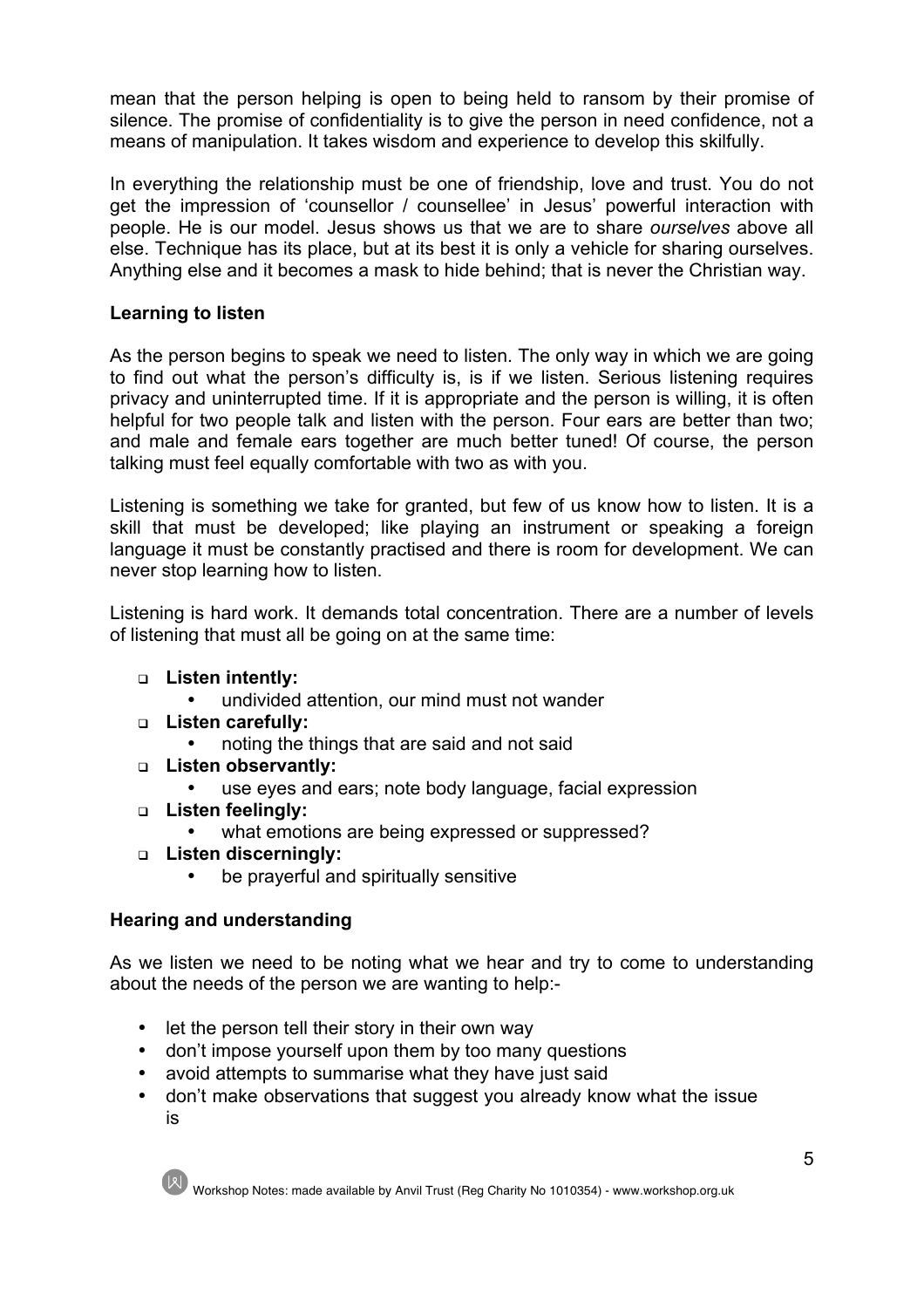If you fail in these approaches then you will inhibit the person, mask their true feelings and prevent real help being given to them.

Listen and note:

- <sup>q</sup> **recurring names:**
	- parents, spouse, friends, colleagues, etc.
- <sup>q</sup> **recurring themes:**
	- loneliness, rejection, anger, fear, frustration, etc.
- <sup>q</sup> **recurring phrases:**
	- 'I wish …', 'I hate …' keys to issues
- <sup>q</sup> **throwaway phrases:**
	- muttered asides can signpost important areas
- <sup>q</sup> **what is unsaid:**
	- key figures and feelings conspicuous by their absence
- <sup>q</sup> **what is half-said:**
	- topics too sensitive to touch yet
- <sup>q</sup> **way in which it is said:**
	- detect the underlying attitude

Do not be afraid of silence. In pauses don't talk too soon or too much. Sense the silence; be at ease in it, learn to use it:

- is it a creative silence; reflecting, gathering thought or emotion?
- is it an empty silence; awaiting a question or a prompt?

Questions are important keys to conversations, but the listener must use them with great care. They should aid the speaker, like a foothold or handhold aids a rock climber. Unobtrusive and gentle, enough to help and encourage them in their forward movement. Ask 'open questions'; ones that require more than 'Yes' or 'No' as an answer. Encouraging the person to talk will help them to objectify their feelings, making them clearer and easier to choose what to do with.

In everything be aware of your body language. Be relaxed. Look at the person throughout. Let your eyes and smile give support and encouragement.

In all of this a picture is being painted, a map is being drawn, a person is revealing themself. We are listening, learning and coming to a place of understanding from which we hope prayerfully to help them. It is this we will discuss in our next session.

## **Questions and Reflection**

**1.** Why is it that Christian churches are often not places of love, acceptance and forgiveness? What strategy needs to be adopted to bring about a change?

**2.** What qualities make a good listener?



Workshop Notes: made available by Anvil Trust (Reg Charity No 1010354) - www.workshop.org.uk